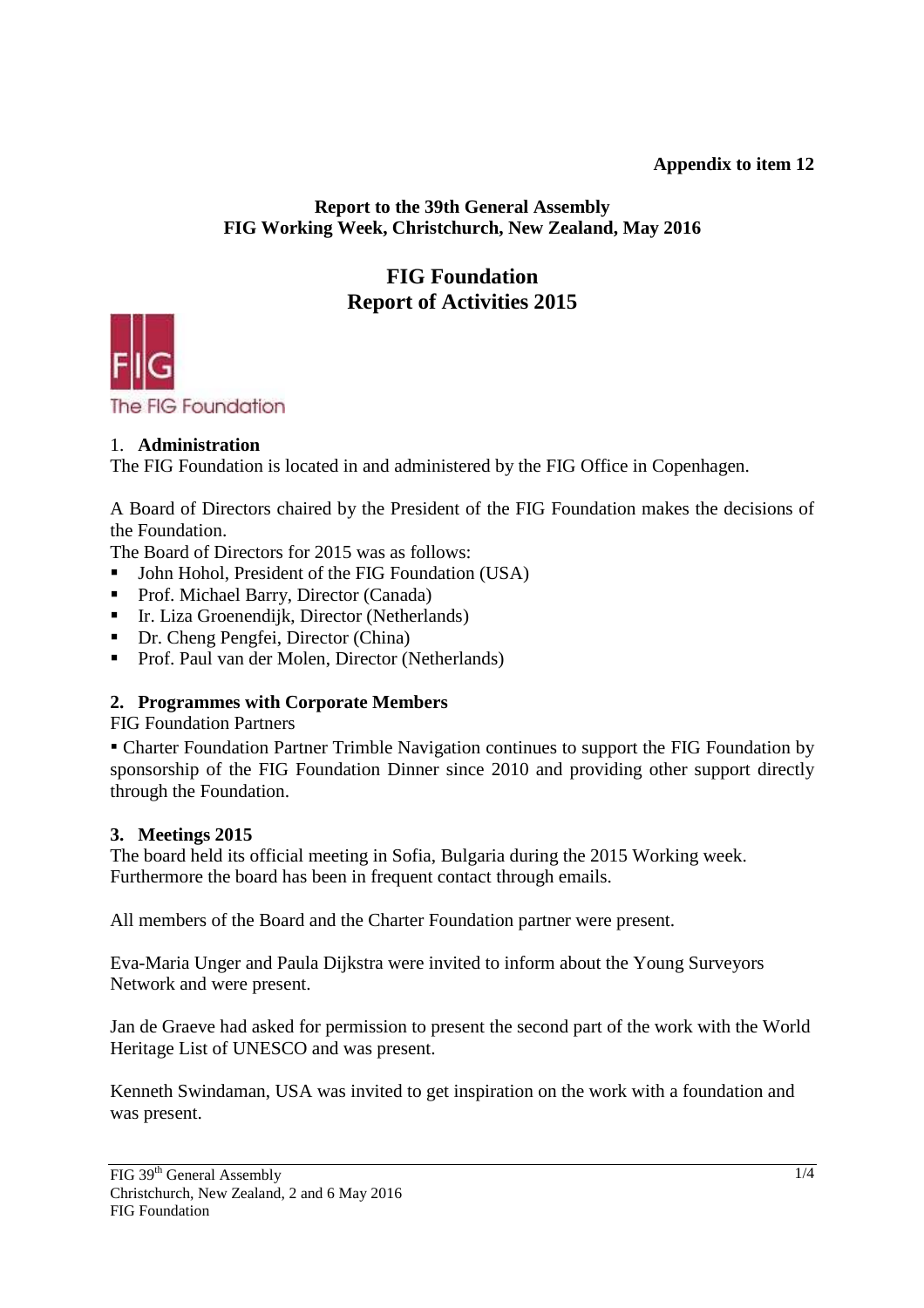Louise Friis-Hansen was invited as representative of the FIG management and was present.

During the Working Week Jeff Needham and Graeme Blick were invited to inform about the Working Week 2016 in New Zealand and the involvement of the Young Surveyors. Both were present (paragraph 19)

John Hohol expressed gratitude to the Board of Directors 2011-2014, Steve Frank, Chryssy Potsiou, Mike Barry and Paul van der Molen, for their contribution to the work with the development of the FIG

# **4. Grants 2015**

Two applications for the Academic Research Grant were received.

It was discussed whether to accept the applications for a second round or not.

One application was rejected due to a lack of focus in the applicant's research record, a lack of publication in the area of the application, and it was not clear how the proposed project was significant in terms of its practical and theoretical contribution to knowledge.

The other application was discussed. There was a perception that the project described was interesting but the application was poor and the application subject matter was on the fringe of what might be covered by an FIG Foundation Academic Research Grant. It was agreed to allow the applicant to go for a second round and thus accept the application. The application was however rejected in the second round.

In 2015 the FIG Foundation awarded grants totalling 9534 EUR to 13 young surveyors to attend and participate in the FIG Working Week 2015 in Sofia, Bulgaria. These were awarded to:

- Nur Zurairah ABDUL HALIM (Malaysia)
- Marina DAVIDOVIC (Serbia)
- Casper FIBAEK (Denmark)
- Franka GRUBIŠIĆ (Croatia)
- Tomislav HORVAT (Croatia)
- Konstantina MANGINA (Greece)
- Miljana PLJEVALJCIC (Serbia)
- Erisem OEHAJA (Albania)
- Georgios RIGOPOULOS (Greece)
- Melissa ROBERT (Uruguay)
- Aliona SCUTELNIC (Moldova)
- Kelvin Kang Wee TANG (Malaysia)
- Benedicta Amarachi UGWULEBO (Nigeria)

The FIG Foundation Board of Directors has also approved a grant to Ms **Melissa Robert**, **Uruguay** in the amount of 2500 euros in support of attending several conferences to make presentations promoting the FIG Young Surveyors Network and FIG in South America.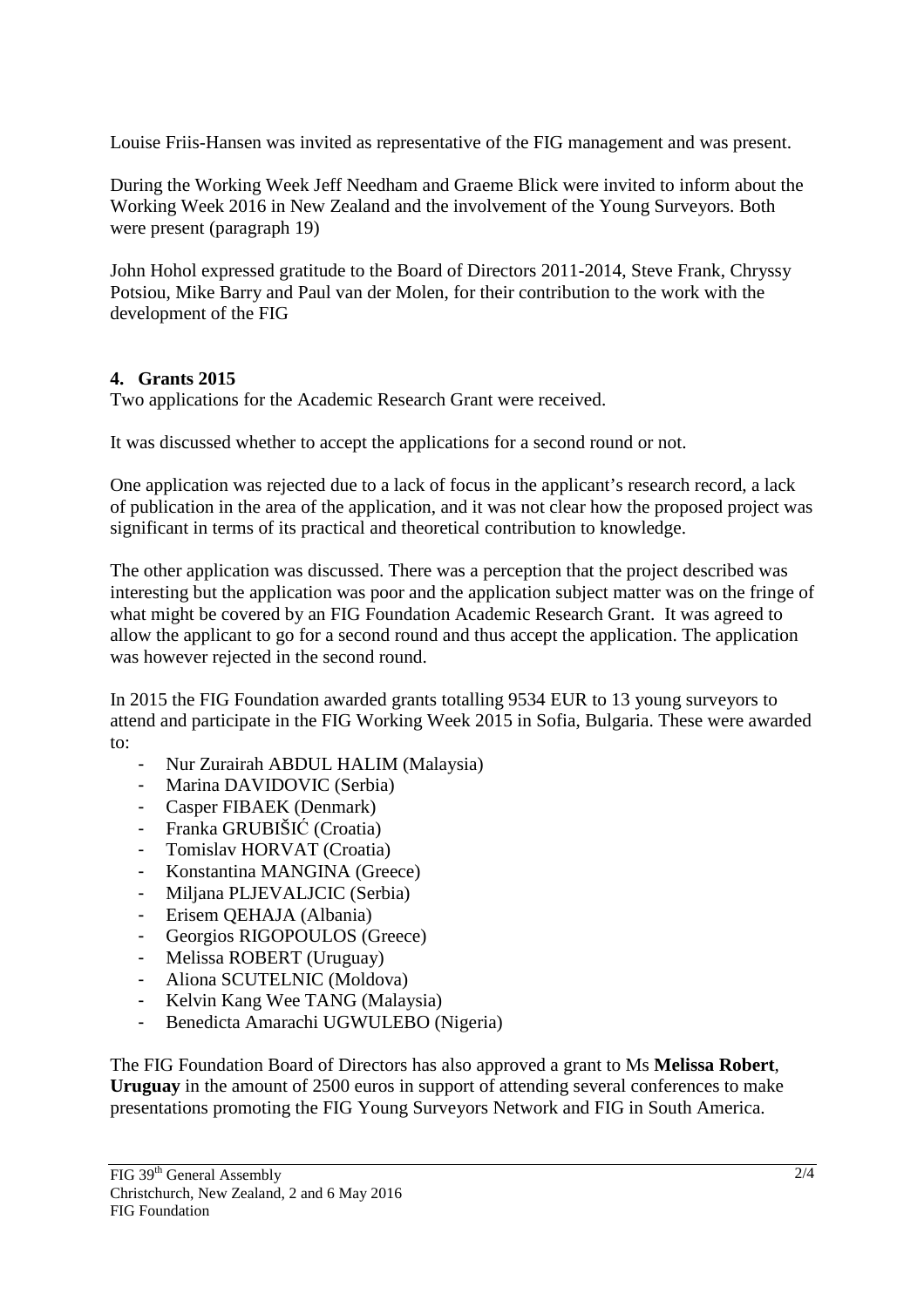**CNGeGL**, Italy was supported with 3000 EUR to help Young Surveyors to attend the International Summer School for Surveying, Milan, Italy

In total 15,034 EUR was spent in 2015.

#### **5. Donations in 2015**

| Sofia, Bulgaria:                   | EUR    |
|------------------------------------|--------|
| Voluntary donations                | 10,249 |
| Foundation Dinner and registration | 9,298  |
| Total                              | 19,547 |
|                                    |        |
| <b>Interest</b>                    |        |
| Interest 2015                      | 1,155  |
| Income FIG Foundation 2015         |        |
|                                    |        |

Unfortunately in 2015, registrations for the Working Week was done locally in Bulgaria, and there was not given the possibility to include any donations in connection with the registration. This has caused a lower income in voluntary donations.

#### **6. Grants 2016**

Having re-published the call for grants and extended deadlines the FIG Foundation Academic Research Grants and the FIG Foundation PhD Scholarships will be open for applications in 2015.

The FIG Foundation Academic Research Grants provide grant of up to 30,000 EUR spread over three years. The conditions are that applicants shall be based in a surveying/geomatics academic programme that teaches surveying in a country listed by the World Bank as a lowincome, lower-middle or upper-middle income economy. Deadline 1 March 2016.

The FIG Foundation PhD Scholarships will be provided of up to 4,000 EUR to PhD students. Successful applicants will qualify for a further grant of up to 3,000 EUR to attend and present a peer reviewed paper at a FIG conference. Conditions are that applicants shall be studying for a PhD degree and registered solely in a surveying/geomatics academic programme that teaches surveying in a country listed by the World Bank as a low-income, lower-middle or upper-middle income economy. Deadline 1 March 2016.

Further the FIG Foundation Board of Directors has approved two grants in the amount of 10,000 EUR (5000 EUR each) to support the FIG Young Surveyors Network. These funds will be used to support young surveyors attending the **FIG Young Surveyors North American Meeting** in Minneapolis, Minnesota, USA and the **FIG Working Week 2016** in Christchurch, New Zealand